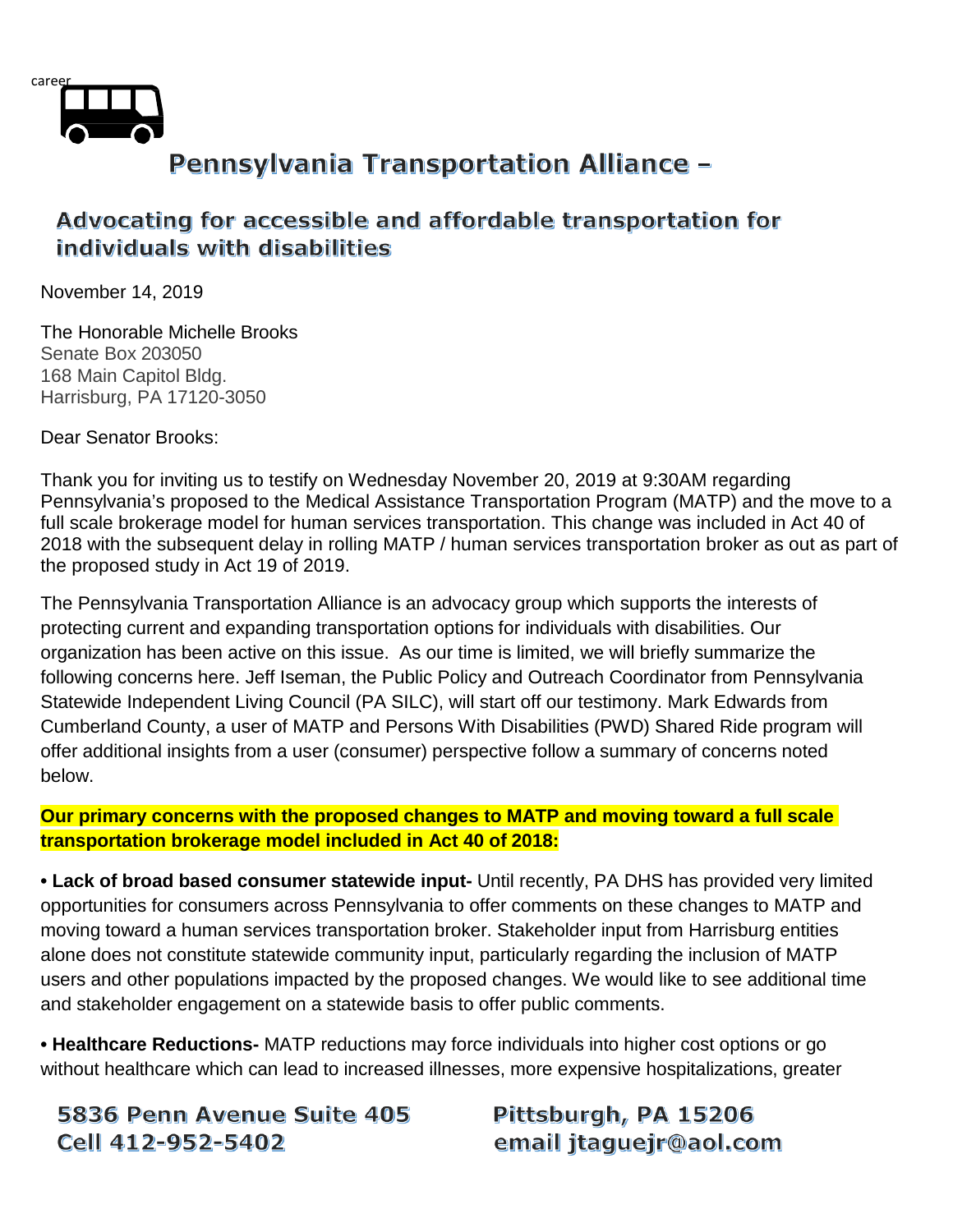

# Advocating for accessible and affordable transportation for individuals with disabilities

Institutionalization (nursing homes) and possible death. Additionally, there are concerns about consumers missing or being late to appointments which can lead to individuals being refused services and dropped from medical providers through no fault of their own.

**• Increased costs to consumers**- We have heard that transportation providers will have to increase costs in shared ride programs to offset losses in MATP funds. Most of the users of both PWD and Senior Shared Ride tend to be on low and fixed incomes that must bear the difficult burden of higher transportation costs.

**• Impact on Community Health Choices (CHC) consumers, particularly in Region 3 rollout -2020 mostly rural PA.** At this time, the MATP / broker changes would be rolled in 2020 at the same time that 48 counties will be implementing CHC in Northwest, Central and Northeast Pennsylvania. Transportation had already been a challenge in CHC and the same transportation brokers may be managing both MATP and CHC Transportation with the multiple changes. Region 3 has much less rural broadband and cell phone service which is essential to coordinating an effective 21<sup>st</sup> century transportation system for people with disabilities and seniors.

**• Cultural Competency-** There are concerns about the companies and drivers contracted by the not transportation brokers may be trained to work with various types of people with disabilities. Personal staff knowledge of populations served and local challenges by transportation entities is also important to consider for this issue.

**• MATP rates (both drivers and consumer reimbursements)-** We have heard that MATP and other para-transit providers have had challenges recruiting drivers. This impacts the ability to provide quality transportation in a timely manner. In addition, the current MATP rate for individuals either transporting themselves or obtaining a driver is .12 cents per mile which has been the status quo for years. This rate is too low, particularly when other government or private sector rates for mileage reimbursement either mirror or are much closer to the current IRS rate of .58 cents per mile.

### **Other comments:**

• Other states, such as Texas, have gone in the direction proposed by Act 40 of 2018. Consumers have reported service reductions, addition trip delays and increased costs. If the purpose was to improve efficiencies, that does not appear to be the case.

5836 Penn Avenue Suite 405 Cell 412-952-5402

Pittsburgh, PA 15206 email jtaguejr@aol.com